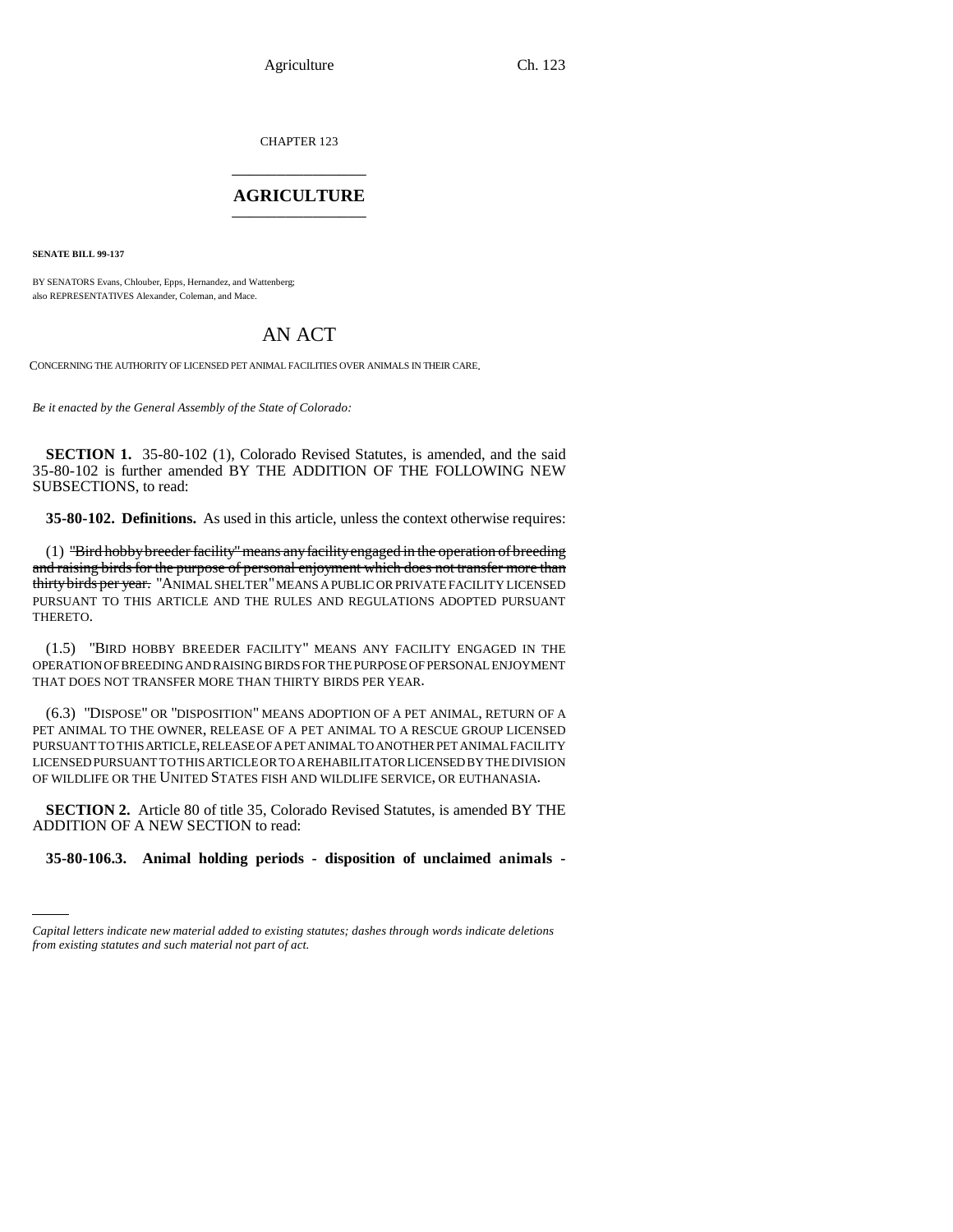## Ch. 123 Agriculture

**immunity from actions over disposition of a pet animal.** (1) ANY PET ANIMAL HELD BY OR IN THE CUSTODY OF A LICENSED ANIMAL SHELTER, WHETHER PUBLIC OR PRIVATE, AND NOT RECLAIMED BY THE OWNER SHALL BE HELD BY THE ANIMAL SHELTER FOR A MINIMUM OF FIVE DAYS AFTER ACQUISITION BY THE ANIMAL SHELTER BEFORE IT MAY BECOME AVAILABLE FOR ADOPTION OR OTHERWISE DISPOSED OF AT THE DISCRETION OF THE ANIMAL SHELTER. FOR PURPOSES OF THIS SECTION, "DAYS" MEANS DAYS DURING WHICH THE SHELTER IS OPEN TO THE PUBLIC. IF THE ANIMAL SHELTER ACQUIRES THE PET ANIMAL FROM THE OWNER OR AN AUTHORIZED REPRESENTATIVE OF THE OWNER, THE PET ANIMAL BECOMES THE PROPERTY OF THE ANIMAL SHELTER AT THE TIME OF TRANSFER OF THE PET ANIMAL, AND THE PET ANIMAL MAY BE DISPOSED OF BY AND AT THE DISCRETION OF THE ANIMAL SHELTER. IF THE PET ANIMAL IS ABANDONED, AS DEFINED IN SECTION 18-9-201 (1),C.R.S., THE PET ANIMAL BECOMES THE PROPERTY OF THE ANIMAL SHELTER UPON ACQUISITION AND MAY BE DISPOSED OF BY AND AT THE DISCRETION OF THE ANIMAL SHELTER. PET ANIMALS, WHICH IN THE OPINION OF A VETERINARIAN ARE EXPERIENCING EXTREME PAIN OR SUFFERING, MAY BE DISPOSED OF IMMEDIATELY BY THE ANIMAL SHELTER THROUGH EUTHANASIA AFTER THE ANIMAL SHELTER HAS EXHAUSTED REASONABLE EFFORTS TO CONTACT THE OWNER; HOWEVER, FOR PET ANIMALS WITH IDENTIFICATION, THE ANIMAL SHELTER SHALL EXHAUST REASONABLE EFFORTS TO CONTACT THE OWNER FOR UP TO TWENTY-FOUR HOURS.

(2) AN ANIMAL SHELTER AND ANY EMPLOYEE THEREOF THAT COMPLIES WITH THE FIVE-DAY MINIMUM HOLDING PERIOD AS SET FORTH IN SUBSECTION (1) OF THIS SECTION OR THAT DISPOSES OF A PET ANIMAL IN ACCORDANCE WITH THE PROVISIONS OF SUBSECTION (1) OF THIS SECTION FOR OWNER-SURRENDERED ANIMALS, ABANDONED ANIMALS, OR SUFFERING ANIMALS SHALL BE IMMUNE FROM LIABILITY IN A CIVIL ACTION BROUGHT BY THE OWNER OF A PET ANIMAL FOR THE SHELTER'S DISPOSITION OF A PET ANIMAL.

(3) NOTHING IN THIS SECTION SHALL PRECLUDE A TOWN, CITY, CITY AND COUNTY, OR COUNTY FROM ADOPTING, MAINTAINING, OR ENFORCING AN ORDINANCE THAT EXCEEDS THE FIVE-DAY MINIMUM HOLDING PERIOD AS SET FORTH IN SUBSECTION (1) OF THIS SECTION. NOTHING IN THIS SECTION SHALL PRECLUDE A LICENSED ANIMAL SHELTER, WHETHER PUBLIC OR PRIVATE, FROM ADOPTING, MAINTAINING, OR FOLLOWING A POLICY THAT EXCEEDS THE FIVE-DAY MINIMUM HOLDING PERIOD AS SET FORTH IN SUBSECTION (1) OF THIS SECTION.

**SECTION 3.** 18-9-201, Colorado Revised Statutes, is amended to read:

**18-9-201. Definitions.** As used in section 18-9-202 SECTIONS 18-9-202 AND 18-9-202.5, unless the context otherwise requires:

(1) "Abandon" means the leaving of an animal without adequate provisions for the animal's proper care by its owner, the person responsible for the animal's care or custody, or any other person having possession of such animal.

(2) "Animal" means any living dumb creature.

(2.5) "DISPOSAL" OR "DISPOSITION" MEANS ADOPTION OF AN ANIMAL, RETURN OF AN ANIMAL TO THE OWNER, RELEASE OF AN ANIMAL TO A RESCUE GROUP LICENSED PURSUANT TO ARTICLE 80 OF TITLE 35, C.R.S., RELEASE OF AN ANIMAL TO ANOTHER PET ANIMAL FACILITY LICENSED PURSUANT TO ARTICLE 80 OF TITLE 35, C.R.S., OR TO A REHABILITATOR LICENSED BY THE DIVISION OF WILDLIFE OR THE UNITED STATES FISH AND WILDLIFE SERVICE, OR EUTHANASIA.